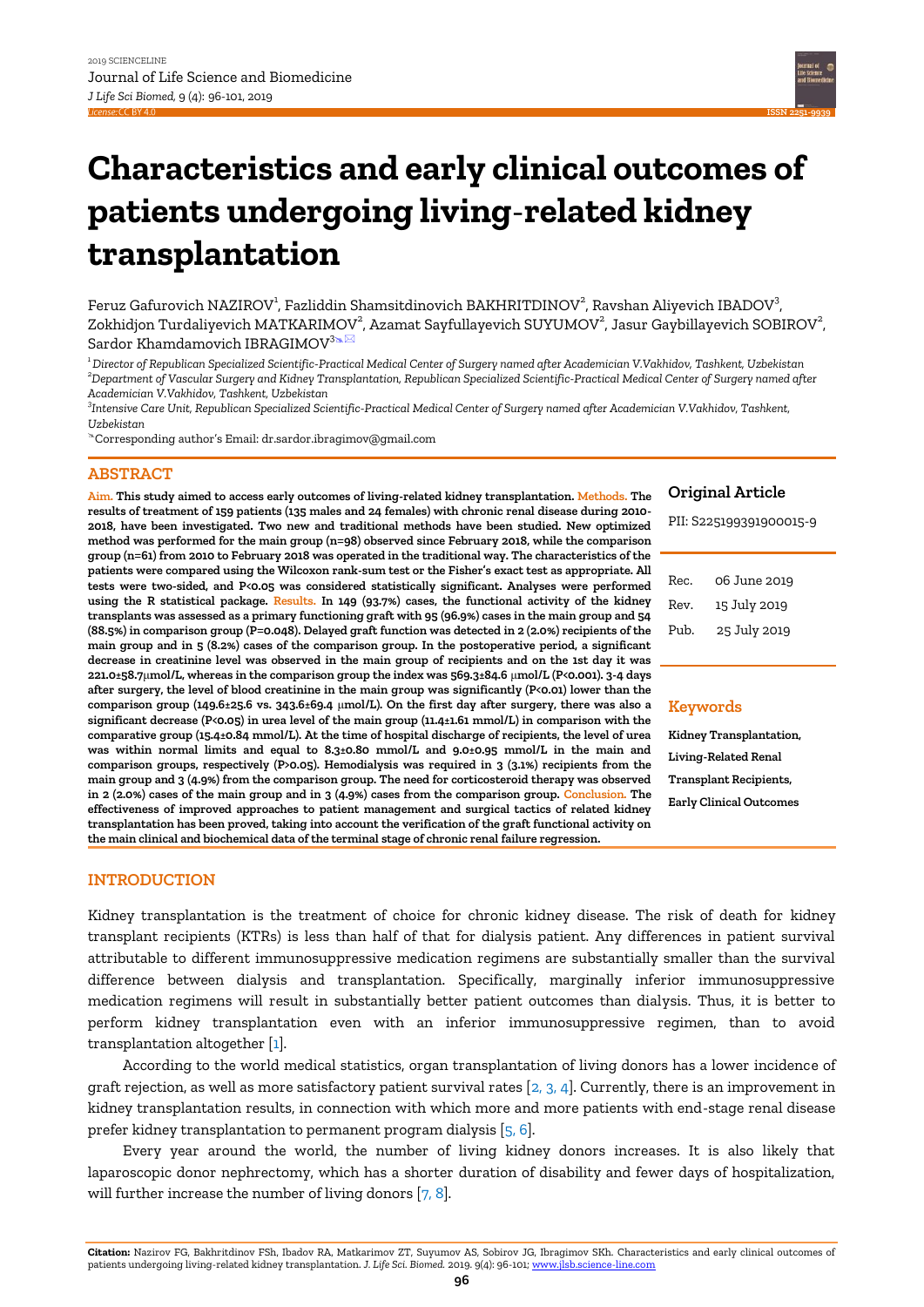In the conditions of the national health care system, kidney transplantation, as a radical form of treatment of chronic renal insufficiency, is at the stage of active development. In this connection, the aim of study was assessment early outcomes of living-related kidney transplantation.

## **MATERIAL AND METHODS**

The results of treatment of 159 patients (135 males and 24 females) with chronic renal disease, which were observed from 2010 to 2018 in the department of vascular surgery and kidney transplantation of "RSSPMCS named after academician V. Vakhidov" were used as the main material. In the course of the research, modern principles of diagnosis and treatment were used, and complaints, objective examination data, laboratory and instrumental studies, immediate and long-term results of related kidney transplantation were also analyzed. The main group consisted of 98 cases observed since February 2018, in which kidney transplantation was performed according to a new optimized method, the comparison group included 61 cases from January 2010 to February 2018 operated in the traditional way. Among the recipients of both groups, patients aged from 20 to 44 years prevailed. In the majority of cases, surgeries were performed for male recipients - 135 (84.9%) cases. The main cause (95.6%) of renal failure was chronic glomerulonephritis, chronic pyelonephritis was detected in 1 (0.6%) case, 1 recipient (0.6%) suffered from type I diabetes, in 2 (1.2%) of the cases had urolithiasis, in 1 (0.6%) of the patient - chronic renal disease of unknown etiology, and in 1 (0.6%) of the cases polycystic kidney disease was detected.

### **Statistical analyze**

The characteristics of the patients were compared using the Wilcoxon rank-sum test or the Fisher's exact test as appropriate. All tests were two-sided, and P<0.05 was considered statistically significant. Analyses were performed using the R statistical package.

#### **Ethical approval**

The review board and ethics committee of RSCS named after acad. V.Vakhidov approved the study protocol and informed consents were taken from all the participants.

#### **RESULTS AND DISCUSSION**

Despite modern advances in immunosuppression and immunological selection, the results of a livingrelated kidney transplantation are better than the results of a cadaveric kidney transplant both in the early periods after surgery and in the long-term period  $[9, 10]$ . Literature data allow us to conclude that organ transplantation from a living-related donor is acceptable from a clinical and ethical perspective and turns out to be the most effective method of treating patients. In most cases, family members of the patient are living donors, but recently there has been an increase in the number of donors who have no genetic relationship with the patient (friends, relatives) [\[6, 8\].](#page-5-0)

In our study by analyzing the results of living-related kidney transplantation from the early postoperative period, it was revealed that during the study period from 2010 to February 2018 (comparison group) a relatively high frequency of complications was recorded.

| <b>Type of complication</b>                                | <b>Main group</b> |      | <b>Comparison group</b> |      | <b>All</b>     |               |
|------------------------------------------------------------|-------------------|------|-------------------------|------|----------------|---------------|
|                                                            | Abs.              | %    | Abs.                    | %    | Abs.           | $\frac{9}{6}$ |
| Subcutaneous hematoma                                      | ı                 | 1,0% |                         | 1,6% | 2              | 1,3%          |
| Subcutaneous seroma                                        | O                 | 0,0% | $\overline{2}$          | 3,3% | $\overline{2}$ | 1,3%          |
| Lymphorrhea                                                | $\overline{2}$    | 2,0% | $\overline{2}$          | 3,3% | 4              | 2,5%          |
| Hematoma in the graft bed                                  | 3                 | 3,1% | 5                       | 8,2% | 8              | 5,0%          |
| Wound suppuration                                          |                   | 1,0% | $\mathbf{1}$            | 1,6% | 2              | 1,3%          |
| Deep wound infection                                       | O                 | 0,0% | 1                       | 1,6% | $\mathbf{1}$   | 0,6%          |
| Failure of ureterocystanastomosis                          | O                 | 0,0% | ı                       | 1,6% | 1              | 0,6%          |
| Bronchopulmonary complications                             | 4                 | 4,1% | 4                       | 6,6% | 8              | 5,0%          |
| Acute cardiovascular failure with a functioning transplant | $\overline{a}$    | 2,0% | 3                       | 4,9% | 5              | 3,1%          |

**Table 1.** Complications of immediate post-operative period

**Citation:** Nazirov FG, Bakhritdinov FSh, Ibadov RA, Matkarimov ZT, Suyumov AS, Sobirov JG, Ibragimov SKh. Characteristics and early clinical outcomes of patients undergoing living-related kidney transplantation. *J. Life Sci. Biomed.* 2019. 9(4): 96-101[; www.jlsb.science-line.com](http://www.jlsb.science-line.com/)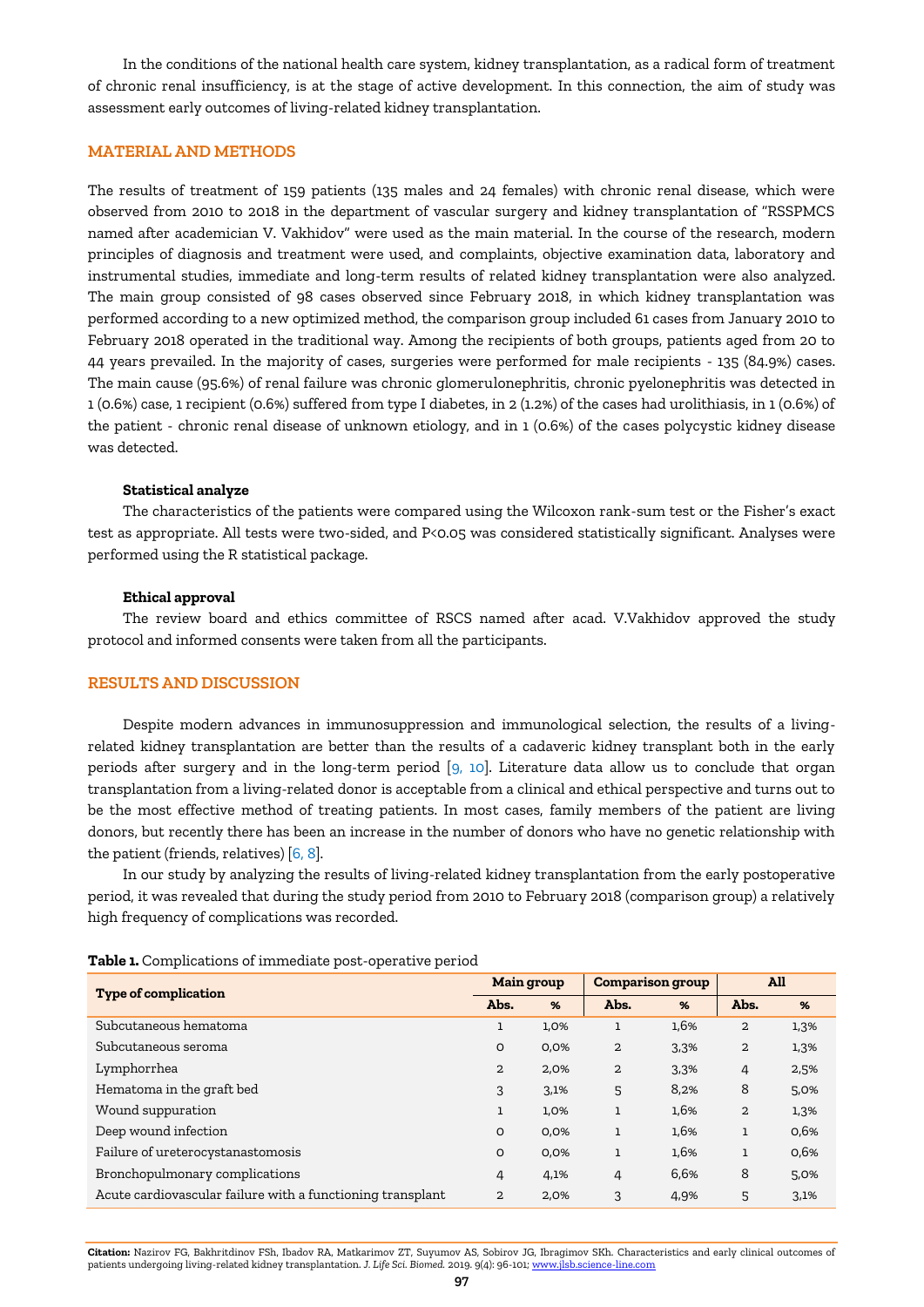Table 1 reflects the complications observed in the early post-op period in the group of renal transplant recipients. Thus, a hematoma in the transplant bed developed in 3 (3.1%) patients of the main group and in 5 (8.2%) cases of the comparison group, making 5.0% of the total number of kidney transplant surgeries. Also, among the significant complications, bronchopulmonary complications can be identified with the development of acute respiratory failure, which were recorded in 8 (5.0%) cases, in 4 (4.1%) cases among recipients of the main group and in 4 (6,6 %) - comparison group. In the main group of recipients 2 (2.0%) cases of acute cardiovascular insufficiency were noted, in the comparison group it was 3 (4.9%) cases.

In 149 (93.7%) cases, the functional activity of the kidney transplants was assessed as a primary functioning graft (Table 2), with 95 (96.9%) cases in the main group versus the comparison group (54 (88.5%); p=0.048). Delayed graft function was detected in 2 (2.0%) recipients of the main group and in 5 (8.2%) cases of the comparison group.

| Items                     | <b>Main group</b>                   |                | <b>Comparison group</b> |        | All                      |                          |
|---------------------------|-------------------------------------|----------------|-------------------------|--------|--------------------------|--------------------------|
|                           | Abs.                                | $\frac{96}{6}$ | Abs.                    | %      | Abs.                     | %                        |
| Primary functioning graft | 95                                  | 96,9%          | 54                      | 88,5%  | 149                      | 93,7%                    |
|                           | $\chi^2$ test =3,916; Df=1; p=0,048 |                |                         |        | $\overline{\phantom{0}}$ | $\overline{\phantom{a}}$ |
| Delayed graft function    | 2                                   | 2,0%           | 5                       | 8,2%   | 7                        | 4,4%                     |
| Acute Graft Rejection     |                                     | 1,0%           | $\overline{2}$          | 3,3%   | 3                        | 1,9%                     |
| Total                     | 98                                  | 100,0%         | 61                      | 100,0% | 159                      | 100,0%                   |

#### **Table 2.** Graft functional activity

Acute graft rejection was observed after 3 (1.9%) surgeries, while 2 (3.3%) cases were in recipients of the comparison group. In order to assess the kidney transplant function, we studied the dynamics of creatinine (µmol/L) and urea indices in recipients.

Figure 1 showed that the differences in baseline creatinine values in the studied groups were not statistically significant (P>0.05) and amounted to 883.2±24.6 and 923.4±36.0 μmol/L in the main and comparison groups, respectively. In the postoperative period, a significant decrease in creatinine level was observed in the main group of recipients and on the 1st day it was 221.0±58.7 μmol/L, whereas in the comparison group the index was 569.3±84.6 μmol/L (P<0.001). 3-4 days after surgery, the level of blood creatinine in the main group was 149.6±25.6 μmol/L, significantly lower than the comparison group (343.6±69.4; P<0.01).



**Figure 1.** Dynamics of creatinine (µmol/L) after a related kidney transplant

**Citation:** Nazirov FG, Bakhritdinov FSh, Ibadov RA, Matkarimov ZT, Suyumov AS, Sobirov JG, Ibragimov SKh. Characteristics and early clinical outcomes of patients undergoing living-related kidney transplantation. *J. Life Sci. Biomed.* 2019. 9(4): 96-101[; www.jlsb.science-line.com](http://www.jlsb.science-line.com/)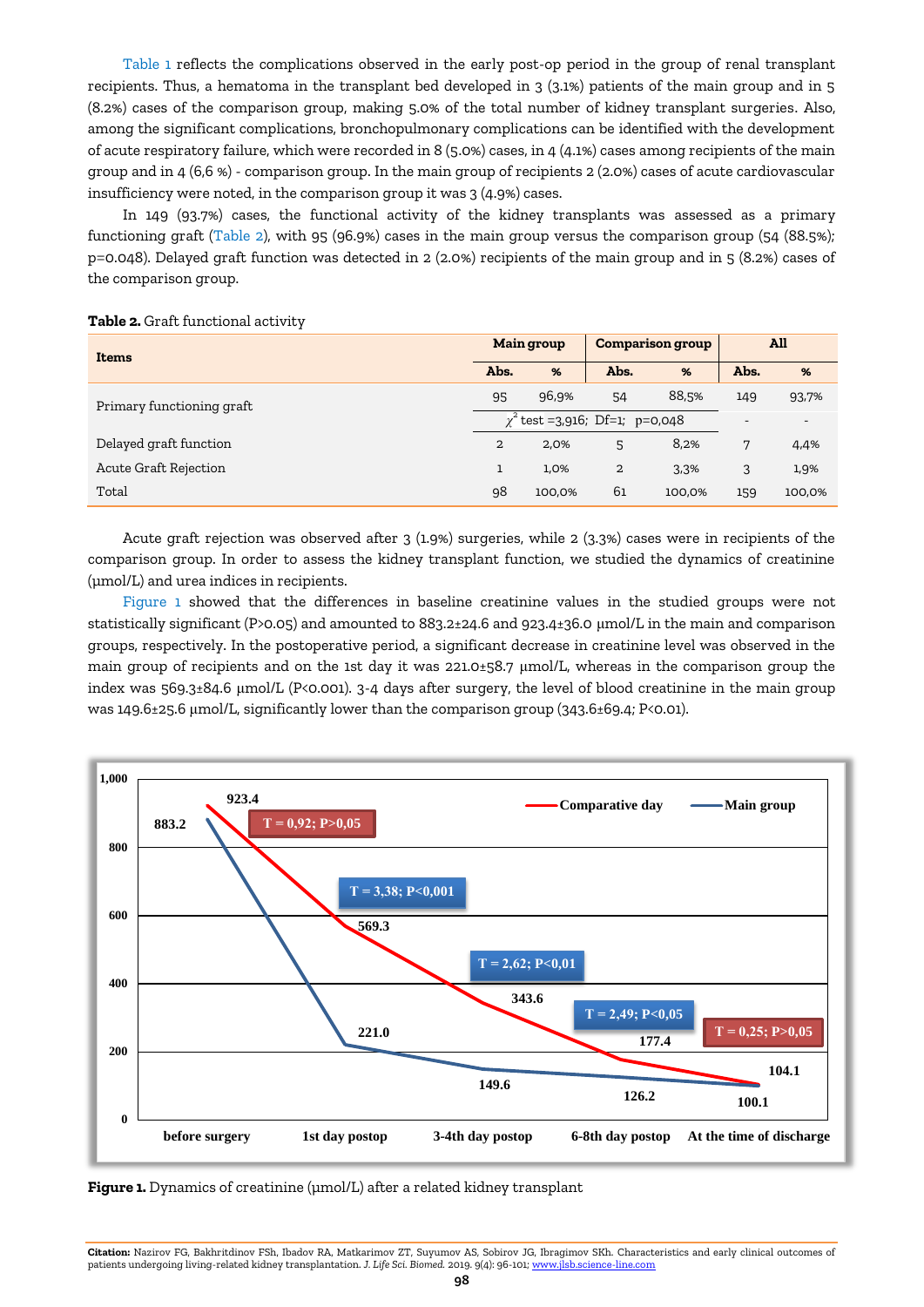It was also of interest to analyze the dynamics of urea indicators after living-related kidney transplantation, which is shown in figure 2. Thus, it can be noted that the differences in baseline values in the studied groups were not statistically significant (P>0.05) and amounted to 24.8±0.87 and 26.0±1.13 μmol/L in the main and comparison groups, respectively. From the presented dynamics, it can be seen that on the first day after surgery there was a decrease in urea levels to 11.4±1.61 mmol/L for the main group and to 15.4±0.84 mmol/L for the comparison group (P<0.05). At the time of discharge of recipients from the hospital, the level of urea was within normal limits and equal to 8.3±0.80 mmol/L and 9.0±0.95 mmol/L in the main and comparison groups, respectively (P>0.05).

Glomerular Filtration Rate (GFR), as one of the main indicator of kidney transplant function, was also evaluated by in the dynamics of the postoperative period. A graphical representation of the dynamics of changes in the GFR calculated using the Chronic Kidney Disease Epidemiology Collaboration (CKD-EPI) formula is shown in Figure 3.

In the main group significantly better GFR values were observed already on the 1st day after surgery relative to the comparison group and averaged 67.5±2.97 ml/min (P<0.01). At the time of discharge, the GFR was equal to 95.4±2.63 and 88.9±3.94 ml/min in the main and comparison groups, respectively (P>0.05).







**Figure 3.** Dynamics of GFR (CKD-EPI) (ml / min) after related renal transplantation

**Citation:** Nazirov FG, Bakhritdinov FSh, Ibadov RA, Matkarimov ZT, Suyumov AS, Sobirov JG, Ibragimov SKh. Characteristics and early clinical outcomes of patients undergoing living-related kidney transplantation. *J. Life Sci. Biomed.* 2019. 9(4): 96-101[; www.jlsb.science-line.com](http://www.jlsb.science-line.com/)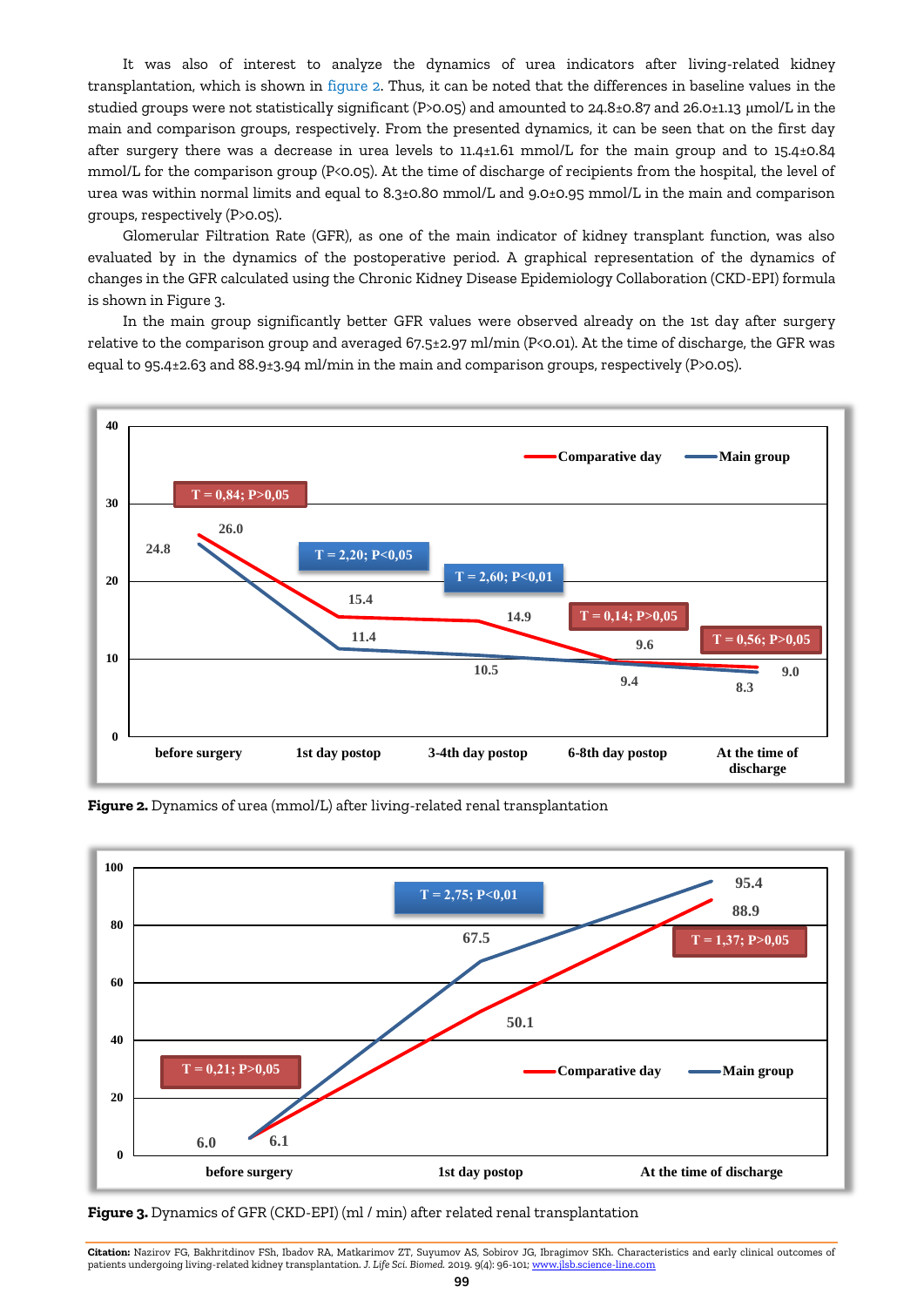



When analyzing the indices of daily diuresis in the studied groups of recipients, positive dynamics was revealed in the main and comparison groups without significant difference. So, on the 1st day after surgery, the daily output increased from 326.8±16.3 ml to 4254.4±318.9 ml in the main group and from 342.4±14.2 ml to 3542.3±567.4 ml in the comparison group (P>0.05). By the time of the discharge of the recipients, the daily diuresis was 2215.8±129.5 ml and 2370.1±136.1 ml in the main and comparison groups, respectively (Figure 4).

Data of times of creatinine normalization in the studied groups are reflected in table 3. Thus, in 137 (86.2%) of the total number of patients, creatinine normalization lasted up to 5 days in the postoperative period, 88 (89.8%) and 49 (80.3%) recipients from the main and comparison groups, respectively. On days 6-7 after surgery, normal creatinine values were 2 (2.0%) recipients from the main group and 2 (3.3%) from the comparison group. In 4 (2.5%) cases out of the total number studied, it took 10 or more days to normalize creatinine.

Hemodialysis was required in 3 (3.1%) recipients from the main group and 3 (4.9%) from the comparison group. The need for corticosteroid therapy was observed in 2 (2.0%) cases of the main group and in 3 (4.9%) cases from the comparison group (Table 3).

| <b>Items</b>              | <b>Main group</b> |       | <b>Comparison group</b> |                | All  |       |
|---------------------------|-------------------|-------|-------------------------|----------------|------|-------|
|                           | Abs.              | %     | Abs.                    | $\frac{96}{6}$ | Abs. | %     |
| Up to 5 days              | 88                | 89,8% | 49                      | 80,3%          | 137  | 86,2% |
| 6-7 days                  | $\overline{2}$    | 2,0%  | 2                       | 3,3%           | 4    | 2,5%  |
| 8-9 days                  |                   | 1,0%  | 2                       | 3,3%           | 3    | 1,9%  |
| 10 or more days           | $\overline{2}$    | 2,0%  | 2                       | 3,3%           | 4    | 2,5%  |
| Hemodialysis was required | 3                 | 3,1%  | 3                       | 4,9%           | 6    | 3,8%  |
| It took a pulsotherapy    | 2                 | 2,0%  | 3                       | 4,9%           | 5    | 3,1%  |

**Table 3.** The timing of the normalization of creatinine

# **CONCLUSION**

The development of a national school of living-related kidney transplantation made it possible to achieve an earlier normalization of the main clinical and biochemical parameters (P<0.05-0.001) and thereby improve the early postoperative indicators of normal functional activity of the graft at the time of discharge from 90.2% (in the comparison group) to 94.9% (in the main group).

# **DECLARATIONS**

# **Acknowledgements**

This work was supported by Republican specialized scientific–practical medical center of surgery named after academician V.Vakhidov, Tashkent, Uzbekistan